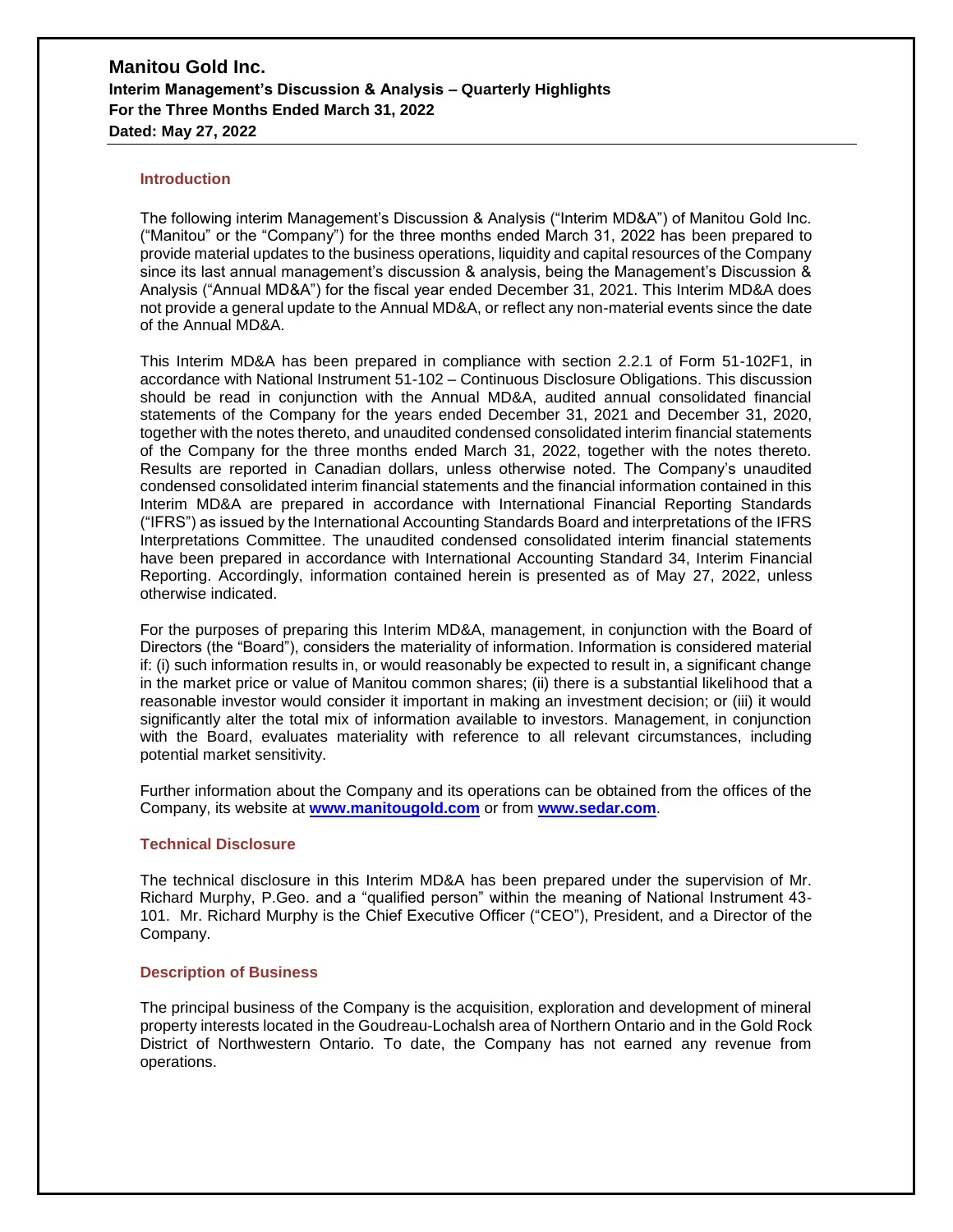The principal mineral assets of the Company at the date of this Interim MD&A consist of a 100% interest in the Goudreau area properties, located northeast of Wawa, Ontario (the "Goudreau Project"), subject to certain royalties and other encumbrances.

The Company is a reporting issuer in British Columbia, Alberta, Saskatchewan, Manitoba and Ontario and trades on the TSX Venture Exchange under the symbol "MTU".

## **Operational Highlights**

On March 4, 2022, the Company entered into a binding agreement (the "Agreement") to sell a 100% interest in its Kenwest, Gaffney, Canamerica, and Sherridon Properties (collectively, the "Dryden Property") to Dryden Gold Corp. ("Dryden Gold"). Under the terms of the Agreement, the consideration includes:

- Cash payment of \$1,000,000 on the effective date and the issuance of 4,000,000 Dryden Gold shares (the "Initial Payment") (cash payment of \$100,000 was received during the three months ended March 31, 2022 and the remainder was received in April 2022, along with the Dryden Gold shares);
- \$2,000,000 payable as 50% cash and 50% in Dryden Gold shares on the first anniversary of the effective date;
- \$2,000,000 payable as 50% cash and 50% in Dryden Gold shares on the second anniversary of the effective date; and
- \$2,000,000 payable as 50% cash and 50% in Dryden Gold shares on the third anniversary of the effective date.

Except the Initial Payment, all share issuances are contingent on Dryden Gold completing an initial public offering ("IPO") and shall be priced at the volume weighted average price of the shares on the principal stock exchange upon which they trade for the 20 trading days immediately preceding the respective option payment dates. If an IPO has not been completed by the respective option payment date, such option payment shall be payable entirely in cash.

Dryden Gold must also complete minimum exploration work on the Dryden Property totaling \$1,400,000 over a 3 year period, of which Dryden Gold has made a firm commitment to complete \$600,000 prior to the first anniversary of the effective date.

Upon payment in full of all cash payments, issuances of all shares, and completion of all work commitments, Dryden Gold will vest a 100% interest in the Dryden Property, subject to a 1% NSR to be retained by the Company (one half of which may be purchased, aside from the Kenwest Property, for a cash payment of \$1,000,000).

The Agreement was completed on April 22, 2022.

### **Mineral Exploration Property**

The Company's exploration activities are at an early stage, and it has not yet been determined whether its properties contain an economic mineral reserve. There are no known deposits of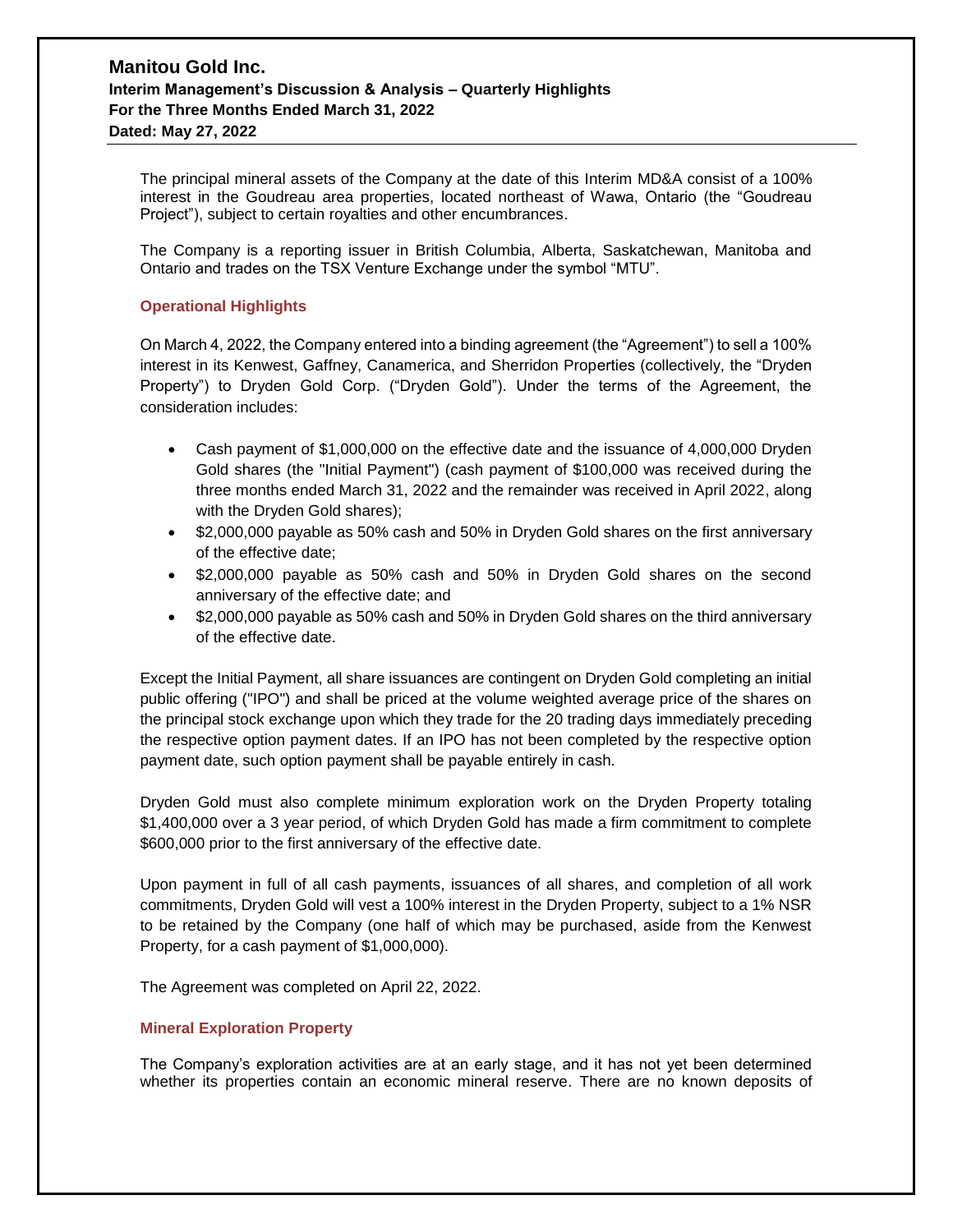minerals on any of the Company's mineral exploration properties and any activities of the Company thereon will constitute exploratory searches for minerals. See "Risk Factors" below.

#### **Goudreau Project**

The Goudreau Project is located approximately 50 kilometres northeast of the town of Wawa, Ontario and covers a significant, highly prospective land package totaling approximately 350 square kilometres in the northeastern portion of the Michipicoten greenstone belt. The majority of the property was acquired through a combination of eight purchase and option agreements between 2017 and 2020. All option agreements have been fully exercised resulting in 100% ownership of the tenure related to such option agreements. In addition to the eight purchase and option agreements, the Company also acquired several mineral claims by staking, which are 100% owned by the Company.

The Goudreau Project is traversed by several deformation corridors, which host the majority of the important gold deposits and mineral occurrences in the region. The Cradle-Lake and Goudreau-Localsh deformation zones pass through the eastern project area and extend for 15 kilometers and 6 kilometres, respectively on Manitou's property. Two subparallel regional deformation corridors, the Baltimore and Easy Lake deformation zones extend through the eastern project area, with strike lengths of 18 kilometres and 26 kilometres, respectively on Manitou owned lands.

During 2021, the Company completed a comprehensive exploration program consisting of ground geophysics, geochemistry and geological surveys designed to generate priority drill targets along the Baltimore and the subparallel Easy Lake deformation zones. The former of which represents the eastern fault-offset extension of the Goudreau-Localsh deformation zone which hosts Alamos Gold's Island Gold mine and Argonaut Gold's Magino deposit.

Work completed during 2021 consisted of approximately 350 line-kilometres of induced polarization ('IP') surveying, approximately 23,000 soil samples and 1,900 line-kilometres of ground magnetic surveying and 59 diamond drill holes totaling 15,446 metres of diamond drilling. Ground magnetic surveying over portions of the Easy Lake deformation zone hosting the recently discovered Bald Eagle gold zone is largely completed and the resultant data is currently being analysed and interpreted in order to help define new targets for drill testing.

Technical work during 2021 delineated a nearly two kilometre long orogenic gold system at the Stover zone, located along the southeastern segment of the Baltimore deformation zone with highlight intersections in hole MTU-21-10 grading 1.8 g/t over 9.9 m, including 4 g/t Au over 4.0 m within a wider interval of 49.0 m of 0.7 g/t Au. Reconnaissance drilling at the Bald Eagle gold zone located along the eastern margin of the Easy Lake deformation zone yielded significant intersections in the stratigraphic footwall of a zinc-rich sulfide lens referred to as the Zinc zone. The most significant intersections are from holes MTU-21-39 which returned 22.8 m at 0.9 g/t Au, including 9 meters at 1.4 g/t Au; MTU-21-56 which intersected the same zone approximately 50 m down-plunge of hole MTU-21-39 and returned 90.5 m at 0.3 g/t Au, including 3.0 g/t over 0.9 m; and hole MTU-21-59, which tested the zone encountered above 250 m down-plunge of MTU-21- 39 and intersected three broad zones of gold mineralization, between 299 m and 419 m down hole,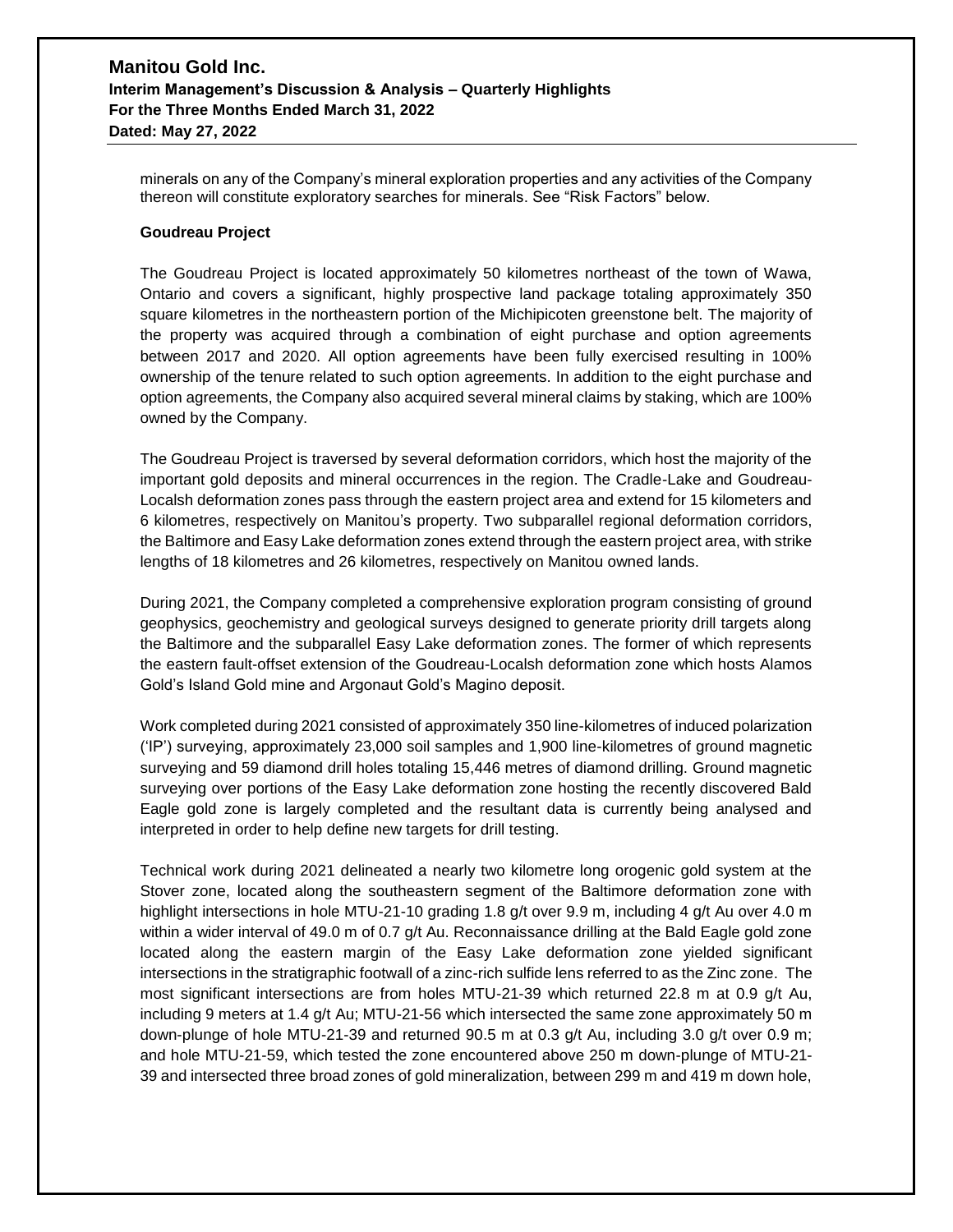with the best intersection returning 3.4 g/t Au over 2.5 m within a wider interval of 27.9 m at 0.6 g/t Au.

Potential quantity and grade is conceptual in nature. There has been insufficient exploration to define a Mineral Resource on the Gourdeau Project to date and it is uncertain if future exploration will result in such project being delineated as a Mineral Resource.

In Q1 2022 the Company began to systematically test priority targets defined along a 10 kilometre strike length of the western portion of the 18 kilometre long Baltimore deformation zone. The winter drilling program is completed with 4,100 meters having been drilled in 16 holes. Final results of this program are expected in Q2 2022.

### *Current and Future Plans Related to the Goudreau Project*

The following table summarizes the Company's current plans at the Goudreau Project, the total estimated costs, and total expenditures incurred to date.

| <b>Summary of</b><br><b>Completed Activities</b><br><b>(Three Months Ended)</b><br>March 31, 2022) | (A)<br>Spent <sup>(1)</sup><br>(rounded) | <b>Plans for the Project</b>              | (B)<br><b>Planned</b><br><b>Expenditures</b><br>(rounded) |
|----------------------------------------------------------------------------------------------------|------------------------------------------|-------------------------------------------|-----------------------------------------------------------|
| Geological, geophysical and<br>geochemical surveys identified<br>numerous drill targets            | \$918,000                                | Drilling of high priority<br>gold targets | \$10,000,000                                              |
| <b>Total</b>                                                                                       |                                          |                                           | \$10,918,000                                              |

 $<sup>(1)</sup>$  Total cumulative exploration activities incurred on the Goudreau Project to March 31, 2022</sup> amounted to \$13,169,623 (December 31, 2021 - \$12,251,657).

### **Qualifying Expenditures Relating to Flow-Through Shares**

In connection with the flow-through share financings completed in 2021, the Company has committed to incur qualifying Canadian Exploration Expenditures (as such term is defined in the Income Tax Act (Canada)) totaling \$6,129,500 by December 31, 2022. The Company has indemnified the subscribers of these financings as well as any past flow-through share subscribers for any tax and other costs payable by them in the event that the Company does not incur the required flow through expenditures.

As at March 31, 2022, the Company has incurred approximately \$5,695,500 of the required qualifying exploration expenditures.

### **Overall Objective**

The Company is a junior mineral exploration company with an experienced management team engaged in the acquisition, exploration and development of properties for the mining of precious metals. Manitou is in the process of exploring its mineral properties and has not yet determined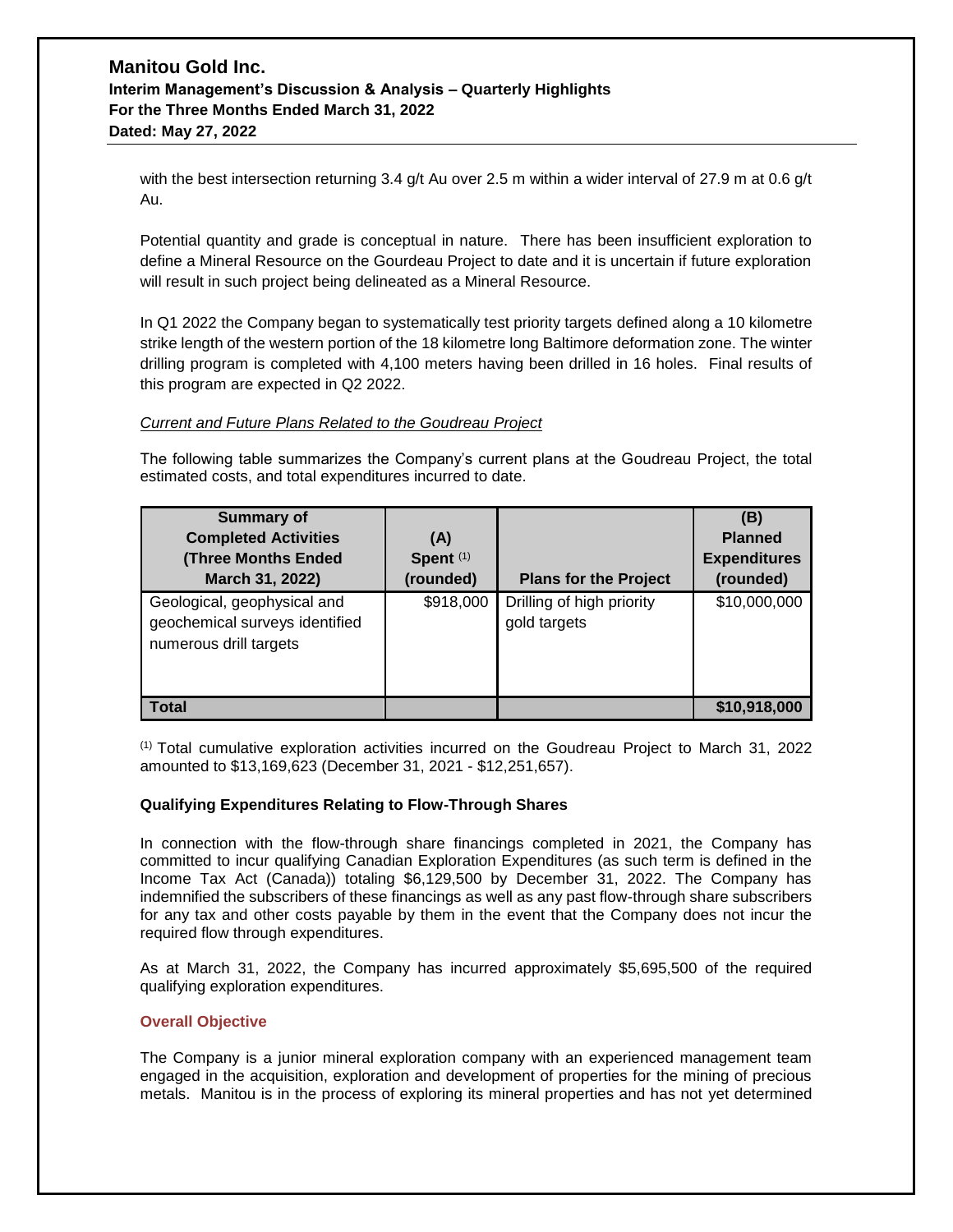whether these properties contain any economically recoverable mineral reserves. The success of the Company is dependent upon the existence of economically recoverable mineral reserves, the ability of the Company to obtain the necessary financing to complete exploration and development of its properties, the selling prices of minerals at the time, if ever, that the Company commences production from its properties, government policies and regulations and future profitable production, or proceeds from the disposition of such properties.

The Company may acquire additional mineral resource properties or companies holding such properties. The Company notes that mineral exploration in general is uncertain and the probability of finding economically recoverable mineral reserves on any one of its early stage prospects is low. However, the Company believes it is able to reduce overall exploration risk by acquiring additional mineral properties, thereby increasing its probability of finding economically recoverable mineral reserves. In conducting its search for additional mineral properties, the Company may consider acquiring properties that it considers prospective based on criteria such as the exploration history of the properties, their location, or a combination of these and other factors. Risk factors to be considered in connection with the Company's search for and acquisition of additional mineral properties include the significant expenses required to locate and establish economically recoverable mineral reserves, the potential that expenditures made by the Company may not result in discoveries of economically recoverable mineral reserves, environmental risks, risks associated with land title, the competition faced by the Company and the potential lack of adequate funding for any such acquisitions. See "Risk Factors" below.

#### **Trends**

Management regularly monitors economic conditions and estimates their impact on the Company's operations and incorporates these estimates in both short-term operating and longer-term strategic decisions. Apart from these and the risk factors noted under the heading "Risk Factors", management is not aware of any other trends, commitments, events or uncertainties that would have a material effect on the Company's business, financial condition or results of operations.

### **Environmental Liabilities**

The Company is not aware of any environmental liabilities or obligations associated with its mineral property interests. The Company is conducting its operations in a manner that is consistent with governing environmental legislation.

### **Off-Balance-Sheet Arrangements**

As of the date of this Interim MD&A, the Company does not have any off-balance-sheet arrangements that have, or are reasonably likely to have, a current or future effect on the financial performance or financial condition of the Company, including, and without limitation, such considerations as liquidity and capital resources.

### **Proposed Transactions**

There are no proposed transactions of a material nature being considered by the Company. The Company continues to evaluate properties and corporate entities that it may acquire in the future.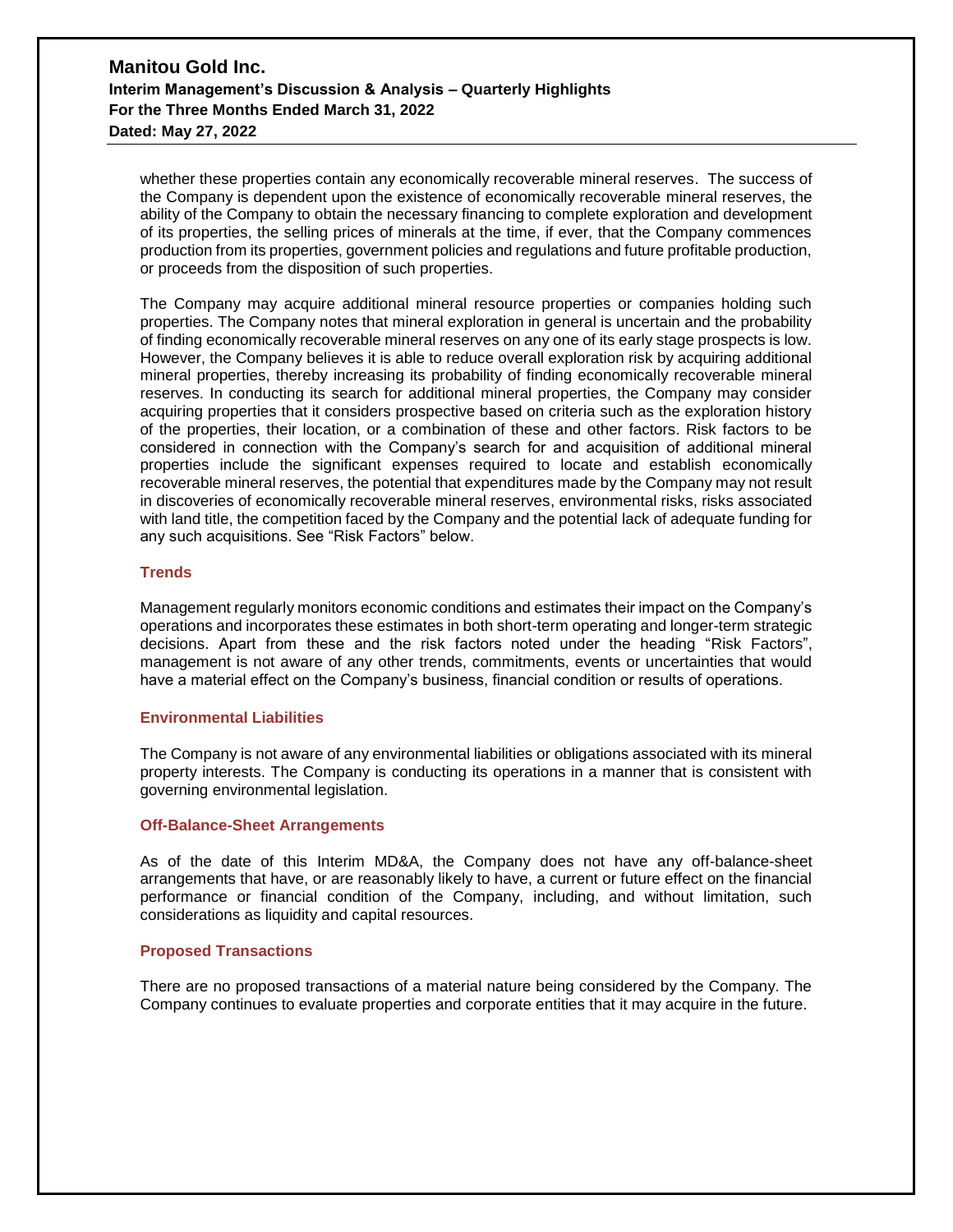### **Discussion of Operations**

### **Financial Performance**

#### Three months ended March 31, 2022 compared with three months ended March 31, 2021

Manitou's loss and comprehensive loss totaled \$859,696 for the three months ended March 31, 2022, with basic and diluted loss per share of \$0.00. This compares with a loss and comprehensive loss of \$1,478,012, with basic and diluted loss per share of \$0.01 for the three months ended March 31, 2021. The decrease of \$618,316 was principally due to the following factors:

- Exploration and evaluation expenditures decreased to \$826,935 for the three months ended March 31, 2022 (2021 - \$1,247,219) due to decreased exploration activities on the Goudreau Project.
- Option-based payments decreased to \$nil for the three months ended March 31, 2022 (2021 \$413,300) as no stock options were granted during the current period compared to 10,700,000 stock options granted in 2021.
- Flow-through premium income decreased to \$195,468 for the three months ended March 31, 2022 (2021 - \$315,647). Flow-through premium income is related to the reduction of the flowthrough share liability based on qualifying exploration expenditures incurred during the period.
- All other expenses related to general working capital.

### **Liquidity and Capital Resources**

As at March 31, 2022, the Company had total assets of \$1,809,121, total liabilities of \$496,117 and a net equity position of \$1,313,004. This compares with total assets of \$2,655,822, total liabilities of \$483,122 and a net equity position of \$2,172,700 as at December 31, 2021.

The activities of the Company, principally the acquisition and exploration of properties prospective for precious metals, are financed through the completion of equity transactions such as equity offerings and the exercise of stock options and warrants. There is no assurance that future equity capital will be available to the Company in the amounts or at the times desired by the Company or on terms that are acceptable to it, if at all. See "Risk Factors" below.

The Company has no operating revenues and therefore must utilize its current cash reserves, funds obtained from the issuance of share capital, exercise of warrants and stock options and other financing transactions to maintain its capacity to meet ongoing operating activities. As of March 31, 2022, the Company had 344,567,782 common shares issued and outstanding, 27,450,000 options and 79,424,906 warrants outstanding that would raise \$9,408,731 if exercised in full. This is not anticipated in the immediate future. See "Trends" above.

Total liabilities increased to \$496,117 at March 31, 2022, compared to \$483,122 at December 31, 2021, and consist of amounts that are to be extinguished in due course. As of March 31, 2022, the Company's cash is sufficient to pay these liabilities.

At March 31, 2022, the Company had working capital of \$1,324,233, compared to \$2,204,839 at December 31, 2021, a decrease of \$880,606. The Company had cash of \$1,393,358 at March 31,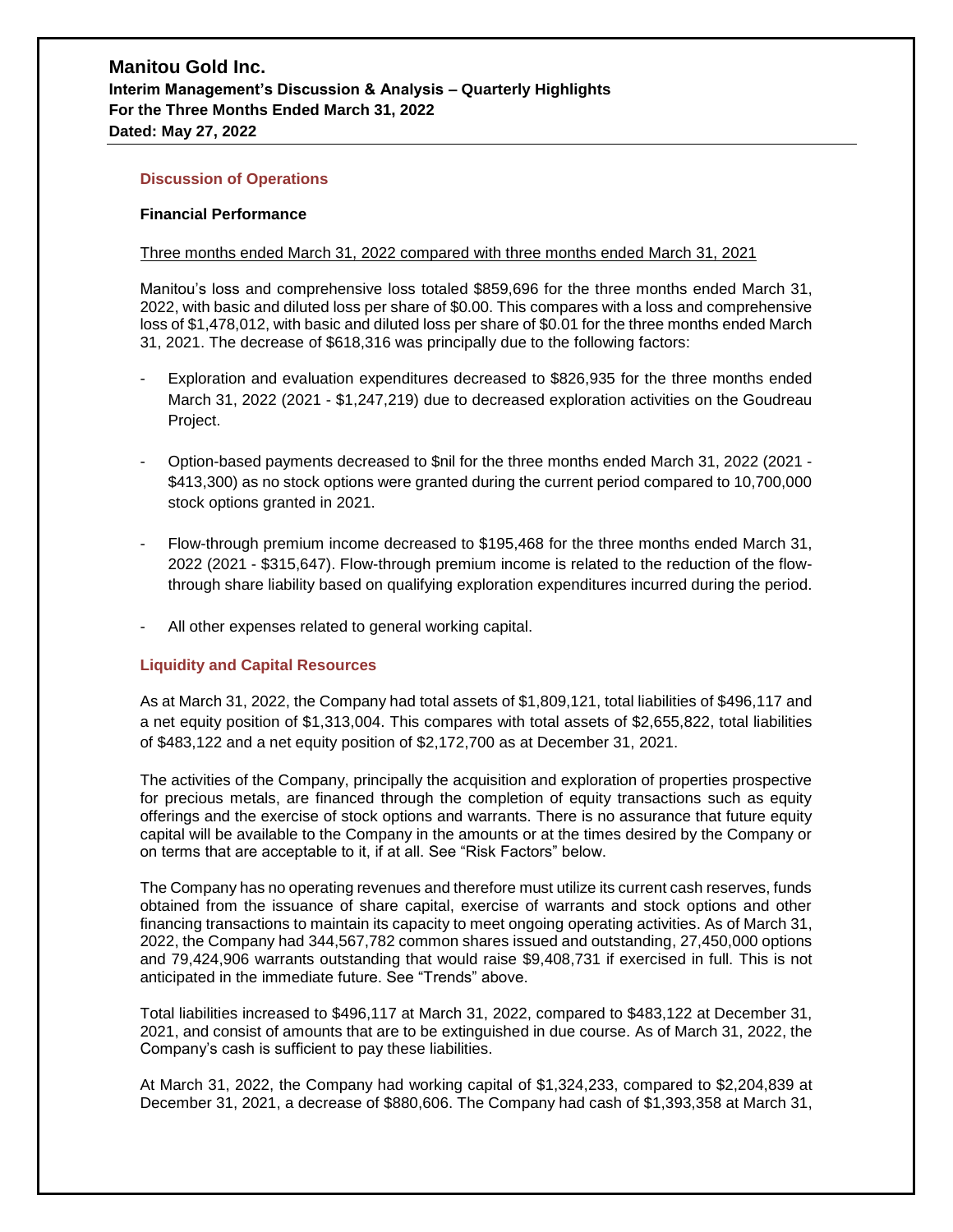2022, compared to \$2,239,736 at December 31, 2021, a decrease of \$846,378. The decrease in working capital and cash can be attributed to the Company's exploration program and operating expenses.

Cash used in operating activities was \$822,267 for the three months ended March 31, 2022. Cash used in operating activities include net loss of \$859,696 for the period, adjusted by depreciation of \$3,201, flow-through premium income of \$195,468 and a net change in non-cash working capital balances of \$229,696 due to an increase in amounts payable and other liabilities of \$208,463 and a decrease of amounts receivable and other assets of \$21,233.

Cash used in investing activities was \$24,111 for the three months ended March 31, 2022. Cash used in investing activities included purchase of equipment.

The Company did not have any cash provided by or used in financing activities during the three months ended March 31, 2022.

The Company believes that additional financing will be required to fund its current and future plans for the Goudreau Project as outlined above.

The Company estimates its administrative overhead for fiscal 2022 to be approximately \$600,000. In order to meet the Company's current and future plans for the Goudreau Project, as well as meet its administrative overhead, for the near term, the Company will be required to complete a financing. Although the Company has been successful in raising funds to date, there can be no assurance that adequate funding will be available in the future, or under terms favourable to the Company. See "Risk Factors" below and "Caution Regarding Forward-Looking Statements" above.

The Company's discretionary activities do have considerable scope for flexibility in terms of the amount and timing of expenditure, and expenditures may be adjusted accordingly.

### **Transactions with Related Parties**

Related parties include the Board, close family members and enterprises that are controlled by these individuals as well as certain persons performing similar functions.

The noted transactions below are in the normal course of business and are measured at the exchange amount, as agreed to by the parties, and approved by the Board in strict adherence to conflict of interest laws and regulations.

During the three months ended March 31, 2022, the Company paid professional fees and disbursements of \$20,923 (2021 - \$20,206) to Marrelli Support Services Inc., DSA Corporate Services Inc., DSA Filing Services Limited, and Marrelli Press Release Services Ltd., together known as the "Marrelli Group", for:

- (i) Carmelo Marrelli, President of the Marrelli Group, to act as the Chief Financial Officer ("CFO") of the Company;
- (ii) Bookkeeping services;
- (iii) Regulatory filing services; and
- (iv) Corporate secretarial services.

These services were incurred in the normal course of operations for general accounting and financial reporting matters. As at March 31, 2022, the Marrelli Group was owed \$1,131 (December 31, 2021 - \$2,192).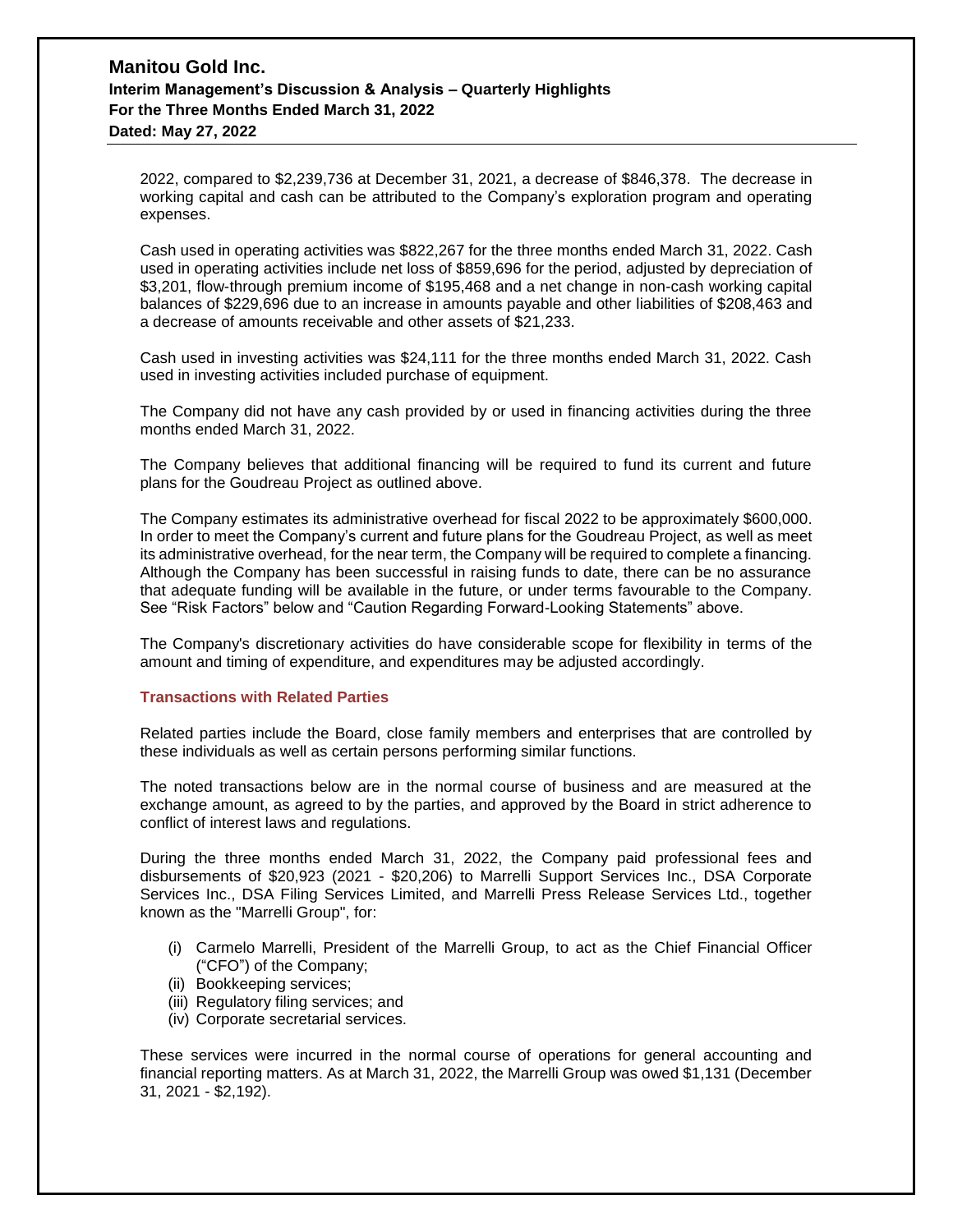Key management personnel are comprised of the Chief Executive Officer ("CEO"), the President and the CFO. Salaries paid to key management personnel for the three months ended March 31, 2022 totaled \$59,960 (2021 - \$57,051). Directors' fees incurred for the three months ended March 31, 2022 totaled \$25,000 (2021 - \$nil). Option-based payments to key management personnel and the Board of Directors of the Company for the three months ended March 31, 2022 were valued using the Black-Scholes valuation model to be \$nil (2021 - \$251,070). As at March 31, 2022, the Board of Directors were owed \$25,000 (December 31, 2021 - \$nil).

|                           | <b>Three Months</b><br><b>Ended</b><br>March 31, 2022 | <b>Three Months</b><br><b>Ended</b><br>March 31, 2021<br>(\$) |
|---------------------------|-------------------------------------------------------|---------------------------------------------------------------|
| <b>Salaries</b>           | 59,960                                                | 57,051                                                        |
| Directors' fees           | 25,000                                                | Nil                                                           |
| Option-based payments (1) | Nil                                                   | 251,070                                                       |
|                           | 84,960                                                | 308,121                                                       |

 $<sup>(1)</sup>$  The dollar values in respect of the options were arrived at using the Black-Scholes valuation</sup> model.

As at March 31, 2022, Alamos Gold Inc. ("Alamos") controls 65,211,077 common shares, or approximately 19% of the total common shares outstanding of the Company. Alamos also holds 4,520,000 warrants to acquire an additional 4,520,000 common shares of the Company at an exercise price of \$0.09 per share. No other person or corporation beneficially owns or exercises control or direction over common shares of the Company carrying more than 10% of the voting rights attached to all the common shares of the Company.

### **Disclosure of Internal Controls**

Management has established processes to provide them with sufficient knowledge to support representations that they have exercised reasonable diligence to ensure that (i) the condensed consolidated interim financial statements do not contain any untrue statement of material fact or omit to state a material fact required to be stated or that is necessary to make a statement not misleading in light of the circumstances under which it is made, as of the date of and for the periods presented by the condensed consolidated interim financial statements; and (ii) the condensed consolidated interim financial statements fairly present in all material respects the financial condition, financial performance and cash flows of the Company, as of the date of and for the periods presented.

In contrast to the certificate required for non-venture issuers under National Instrument 52-109 Certification of Disclosure in Issuers' Annual and Interim Filings ("NI 52-109"), the Venture Issuer Basic Certificate filed by the Company does not include representations relating to the establishment and maintenance of disclosure controls and procedures ("DC&P") and internal control over financial reporting ("ICFR"), as defined in NI 52-109. In particular, the certifying officers filing such certificate are not making any representations relating to the establishment and maintenance of:

 $(i)$  controls and other procedures designed to provide reasonable assurance that information required to be disclosed by the issuer in its annual filings, interim filings or other reports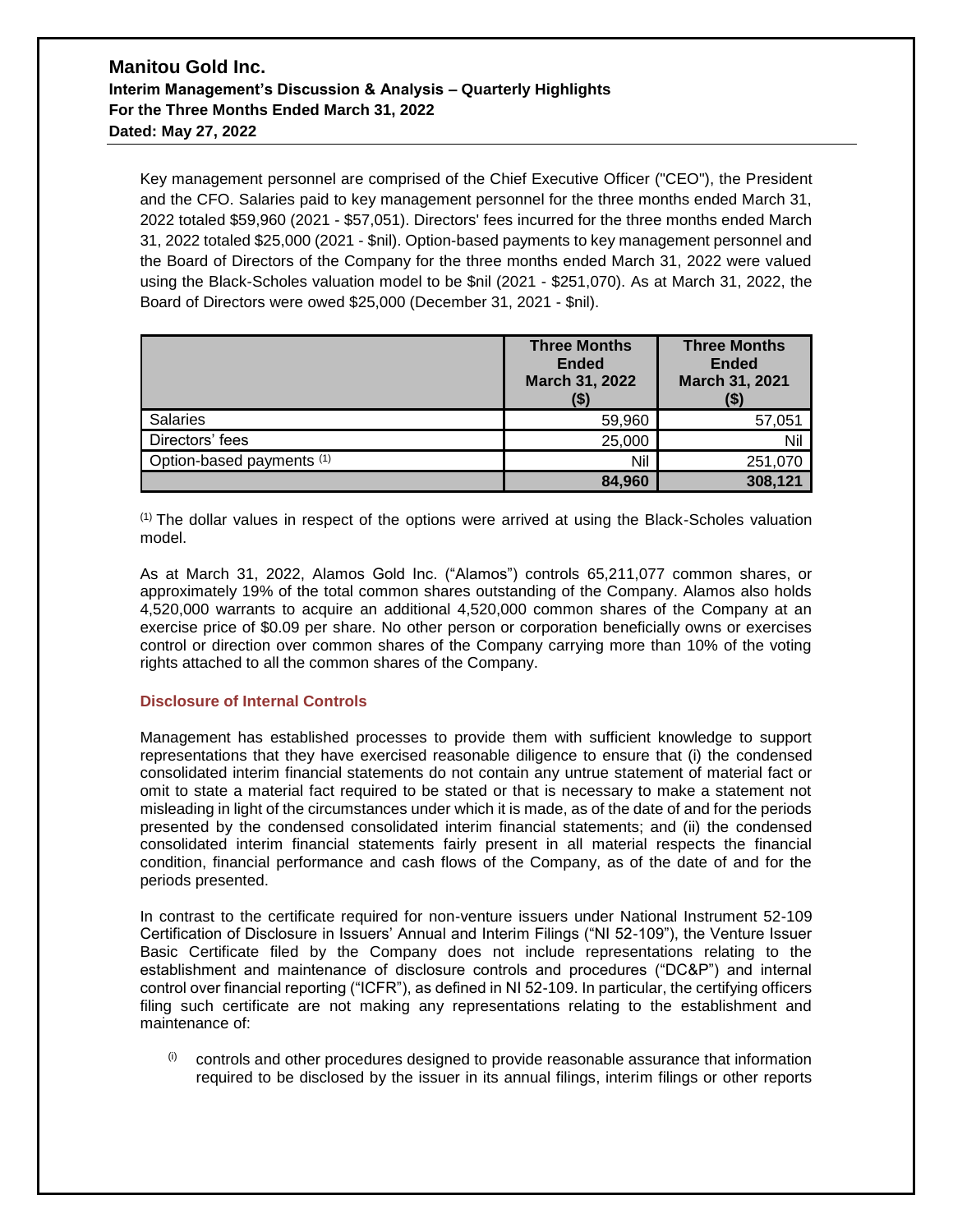filed or submitted under securities legislation is recorded, processed, summarized and reported within the time periods specified in securities legislation; and

 $(iii)$  a process to provide reasonable assurance regarding the reliability of financial reporting and the preparation of condensed consolidated interim financial statements for external purposes in accordance with the issuer's generally accepted accounting principles (IFRS).

The Company's certifying officers are responsible for ensuring that processes are in place to provide them with sufficient knowledge to support the representations they are making in such certificate. Investors should be aware that inherent limitations on the ability of certifying officers of a venture issuer to design and implement on a cost effective basis DC&P and ICFR as defined in NI 52-109 may result in additional risks to the quality, reliability, transparency and timeliness of interim and annual filings and other reports provided under securities legislation.

### **Outlook**

Although there can be no assurance that additional funding will be available to the Company, management is of the opinion if the gold price is favourable, it may be possible to obtain additional funding for its projects. Notwithstanding, the Company is mindful that the gold price could fall with little or no warning.

Accordingly, in order to execute the Company's plans for the near term as outlined under the heading "Mineral Exploration Properties" and meet the Company's administrative overhead, it is required to complete a financing. See "Risk Factors".

As of the date of this Interim MD&A, the Company is well positioned to continue its exploration along the Baltimore Deformation Zone ("BDZ"). As such, diamond drilling of targets along a structurally favourable section of the western portion of the BDZ is pending.

#### **Caution Regarding Forward-Looking Statements**

This Interim MD&A contains certain forward-looking information and forward-looking statements, as defined in applicable securities laws (collectively referred to herein as "forward-looking statements"). These statements relate to future events or the Company's future performance. All statements other than statements of historical fact are forward-looking statements. Often, but not always, forward-looking statements can be identified by the use of words such as "plans", "expects", "is expected", "budget", "scheduled", "estimates", "continues", "forecasts", "projects", "predicts", "intends", "anticipates" or "believes", or variations of, or the negatives of, such words and phrases, or state that certain actions, events or results "may", "could", "would", "should", "might" or "will" be taken, occur or be achieved. Forward-looking statements involve known and unknown risks, uncertainties and other factors that may cause actual results to differ materially from those anticipated in such forward-looking statements. The forward-looking statements in this Interim MD&A speak only as of the date of this Interim MD&A or as of the date specified in such statement. The following table outlines certain significant forward-looking statements contained in this Interim MD&A and provides the material assumptions used to develop such forward-looking statements and material risk factors that could cause actual results to differ materially from the forward-looking statements.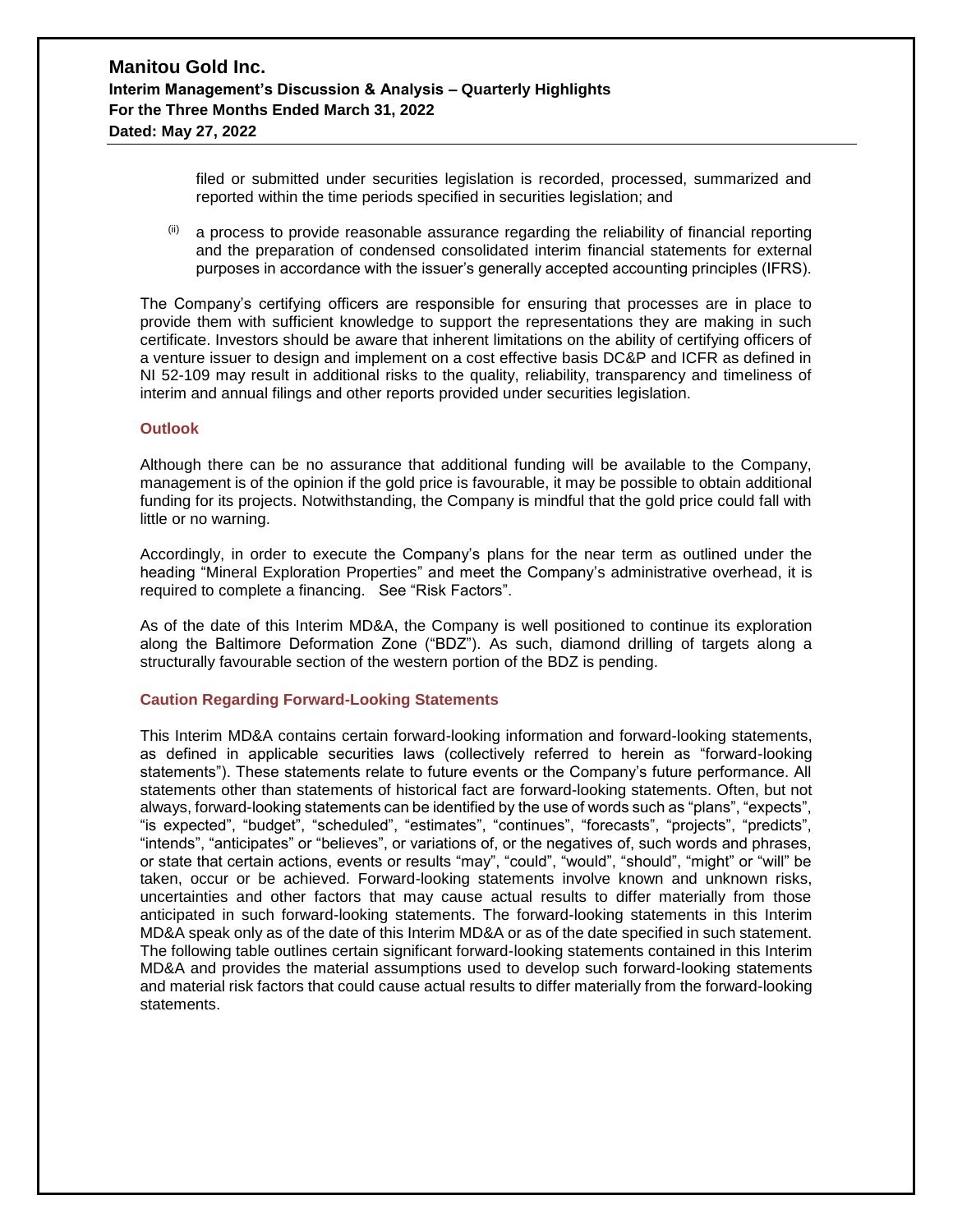| <b>Forward-looking statements</b>                                                                                                     | <b>Assumptions</b>                                                                                                                                                                                                                     | <b>Risk factors</b>                                                                                                                                                                                                                                                                                                                                                                                                                                                                    |
|---------------------------------------------------------------------------------------------------------------------------------------|----------------------------------------------------------------------------------------------------------------------------------------------------------------------------------------------------------------------------------------|----------------------------------------------------------------------------------------------------------------------------------------------------------------------------------------------------------------------------------------------------------------------------------------------------------------------------------------------------------------------------------------------------------------------------------------------------------------------------------------|
| The Company will be able to<br>continue its business activities<br>and exploration of its property<br>interests as currently planned. | The Company has anticipated all material<br>costs and risks, and such costs and<br>activities will be consistent with<br>the<br>Company's current expectations; the<br>Company will be able to obtain equity<br>funding when required. | Unforeseen costs to the Company will<br>arise; ongoing uncertainties relating to<br>the COVID-19 virus; any particular<br>operating cost increase or decrease<br>from the date of the estimation;<br>availability of permitting; any title<br>issues relating to Aboriginal or other<br>claims; environmental risk; and capital<br>markets not being favourable for<br>funding resulting in the Company not<br>being able to obtain financing when<br>required or on acceptable terms. |
| The Company will be able to<br>carry out anticipated business<br>plans and exploration activities.                                    | The operating activities of the Company<br>for the twelve months ending March 31,<br>consistent with<br>2023<br>will<br>be.<br>the<br>Company's current expectations.                                                                  | Sufficient funds not being available;<br>in<br>increases<br>costs:<br>ongoing<br>uncertainties relating to the COVID-19<br>virus; the Company may be unable to<br>retain key personnel.                                                                                                                                                                                                                                                                                                |
| Administrative overhead for 2022<br>is estimated to be approximately<br>\$600,000                                                     | The Company has anticipated all material<br>costs and risks, and such costs and<br>activities will be consistent with the<br>Company's current expectations                                                                            | Unforeseen costs to the Company will<br>arise; ongoing uncertainties relating to<br>the COVID-19 virus; any particular<br>operating cost increase or decrease<br>from the date of the estimation                                                                                                                                                                                                                                                                                       |

Inherent in forward-looking statements are risks, uncertainties and other factors beyond the Company's ability to predict or control. Please also make reference to those risk factors referenced in the "Risk Factors" section below. Readers are cautioned that the above chart does not contain an exhaustive list of the factors or assumptions that may affect the forward-looking statements, and that the assumptions underlying such statements may prove to be incorrect. Actual results and developments are likely to differ, and may differ materially, from those expressed or implied by the forward-looking statements contained in this Interim MD&A.

Forward-looking statements involve known and unknown risks, uncertainties and other factors that may cause the Company's actual results, performance or achievements to be materially different from any of its future results, performance or achievements expressed or implied by forward-looking statements. All forward-looking statements herein are qualified by this cautionary statement. Accordingly, readers should not place undue reliance on forward-looking statements. The Company undertakes no obligation to update publicly or otherwise revise any forward-looking statements whether as a result of new information or future events or otherwise, except as may be required by law. If the Company does update one or more forward-looking statements, no inference should be drawn that it will make additional updates with respect to those or other forward-looking statements, unless required by law.

### **Risk Factors**

An investment in the securities of the Company is highly speculative and involves numerous and significant risks. Such investment should be undertaken only by investors whose financial resources are sufficient to enable them to assume these risks and who have no need for immediate liquidity in their investment. Prospective investors should carefully consider the risk factors that have affected, and which in the future are reasonably expected to affect, the Company and its